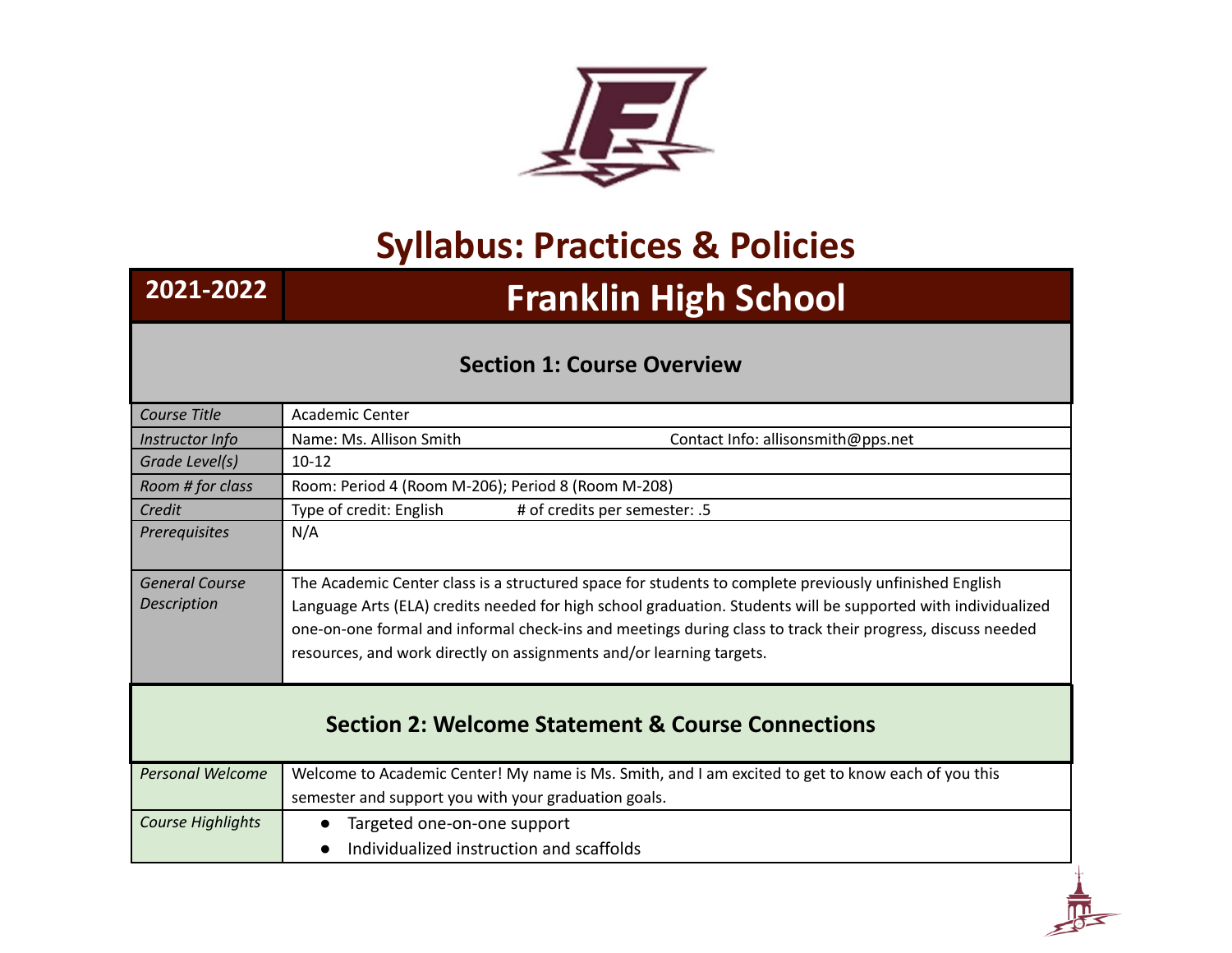|                                    | • High-level of teacher support                                                                                  |  |  |
|------------------------------------|------------------------------------------------------------------------------------------------------------------|--|--|
| Course                             | Vision: "A graduate of Portland Public Schools will be a compassionate critical thinker, able to collaborate and |  |  |
| Connections to PPS                 | solve problems, and be prepared to lead a more socially just world."                                             |  |  |
| <b>Relmagined Vision</b>           |                                                                                                                  |  |  |
|                                    |                                                                                                                  |  |  |
| <b>Section 3: Student Learning</b> |                                                                                                                  |  |  |
| Prioritized                        | Each student will be working toward demonstrating proficiency on one or more priority English language arts      |  |  |
| <b>Standards</b>                   | standards. The Academic Center class will use the target standards provided by the previous teacher of record    |  |  |
|                                    | and/or the standards needed to demonstrate proficiency for a skill(s) and/or a unit(s) of study. This will be    |  |  |
|                                    | individualized for each student.                                                                                 |  |  |
| <b>PPS Graduate</b>                | I will help students grow their knowledge and skills in the following aspects of PPS's Graduate Portrait:        |  |  |
| <b>Portrait</b>                    | Inquisitive critical thinkers with deep core knowledge                                                           |  |  |
| <b>Connections</b>                 | Resilient and adaptable lifelong learners                                                                        |  |  |
|                                    | Positive, confident, and connected sense of self                                                                 |  |  |
|                                    | Reflective, empathetic, and empowering graduates                                                                 |  |  |
|                                    | Optimistic, future-oriented graduates                                                                            |  |  |
|                                    |                                                                                                                  |  |  |
| Differentiation/                   | I will provide the following supports specifically for students in the following programs:                       |  |  |
| accessibility                      |                                                                                                                  |  |  |
| strategies and                     | <b>Special Education:</b>                                                                                        |  |  |
| supports:                          | Access to audio recordings instead of/in addition to written texts                                               |  |  |
|                                    | Hear instructions read aloud                                                                                     |  |  |
|                                    | Frequent checks for understanding                                                                                |  |  |
|                                    | Use of visual supports                                                                                           |  |  |
|                                    | Take test in a smaller setting                                                                                   |  |  |
|                                    | <b>English Language Learners:</b> (PPS ESL Local Plan)                                                           |  |  |
|                                    | Use of graphic organizers                                                                                        |  |  |
|                                    | Visual supports                                                                                                  |  |  |
|                                    | Cooperative learning                                                                                             |  |  |
|                                    | EA assistance                                                                                                    |  |  |
|                                    | <b>Extension activities</b>                                                                                      |  |  |
|                                    | First-language support when useful and possible<br>Individualized instruction                                    |  |  |
|                                    |                                                                                                                  |  |  |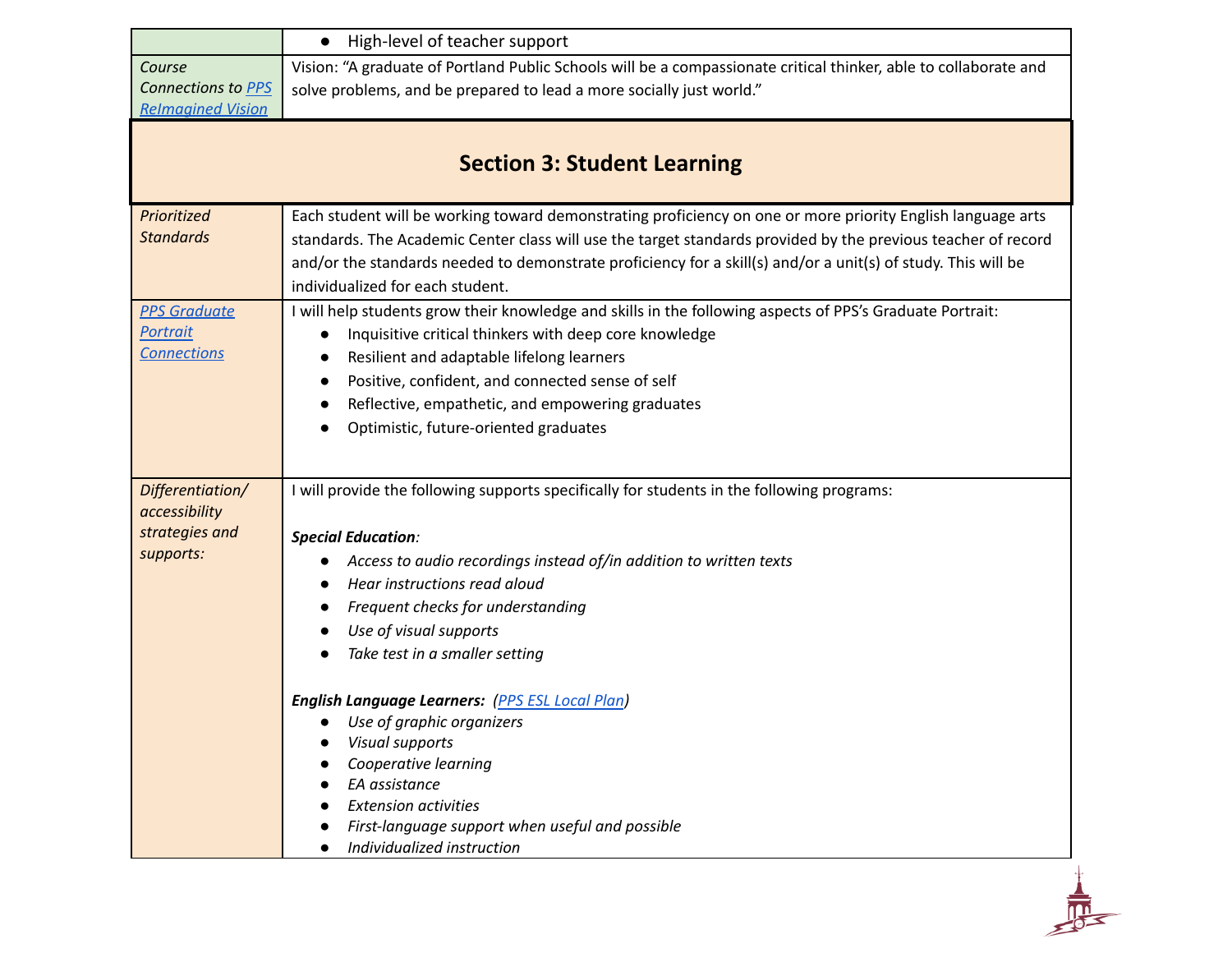|                                                                                                     | Talented & Gifted: (Franklin High School TAG Plan)<br>Utilizing pre and post assessment information to guide instructional strategies and to select<br>$\bullet$<br>supplemental curriculum/materials<br>Flexible grouping to maximize students' strengths<br>Tiered lessons to give students the opportunity to learn the same concept or skill using different tasks<br>that best suit the learner<br>Independent projects |  |
|-----------------------------------------------------------------------------------------------------|------------------------------------------------------------------------------------------------------------------------------------------------------------------------------------------------------------------------------------------------------------------------------------------------------------------------------------------------------------------------------------------------------------------------------|--|
|                                                                                                     | 504 Plans:<br>Preferential seating<br>Verbal, visual, or technology aids<br>Modified textbooks or audio-video materials<br>Behavior management support                                                                                                                                                                                                                                                                       |  |
| Personalized<br>Learning<br><b>Graduation</b><br>Requirements (as<br>applicable in this<br>course): | $\Box$ Career Related Learning Experience (CRLE) #1<br>Career Related Learning Experience (CRLE) #2<br>-The experience(s) will be:<br>Complete a resume<br>Complete the My Plan Essay                                                                                                                                                                                                                                        |  |
| <b>Section 4: Cultivating Culturally Sustaining Communities</b>                                     |                                                                                                                                                                                                                                                                                                                                                                                                                              |  |
| <b>Tier 1 SEL Strategies</b><br><b>Shared</b><br>Agreements                                         | I will facilitate the creation of our Shared Agreements that respects and celebrates each student's race, ability,<br>language, and gender in the following way(s):<br>Allow for collaborative creation and individual reflection<br>Provide linguistic and/or SPED supports<br>$\bullet$<br>Provide multiple modalities for idea expression (written, oral, image, etc.)<br>$\bullet$                                       |  |
|                                                                                                     | I will display our Agreements in the following locations:<br>On Canvas                                                                                                                                                                                                                                                                                                                                                       |  |

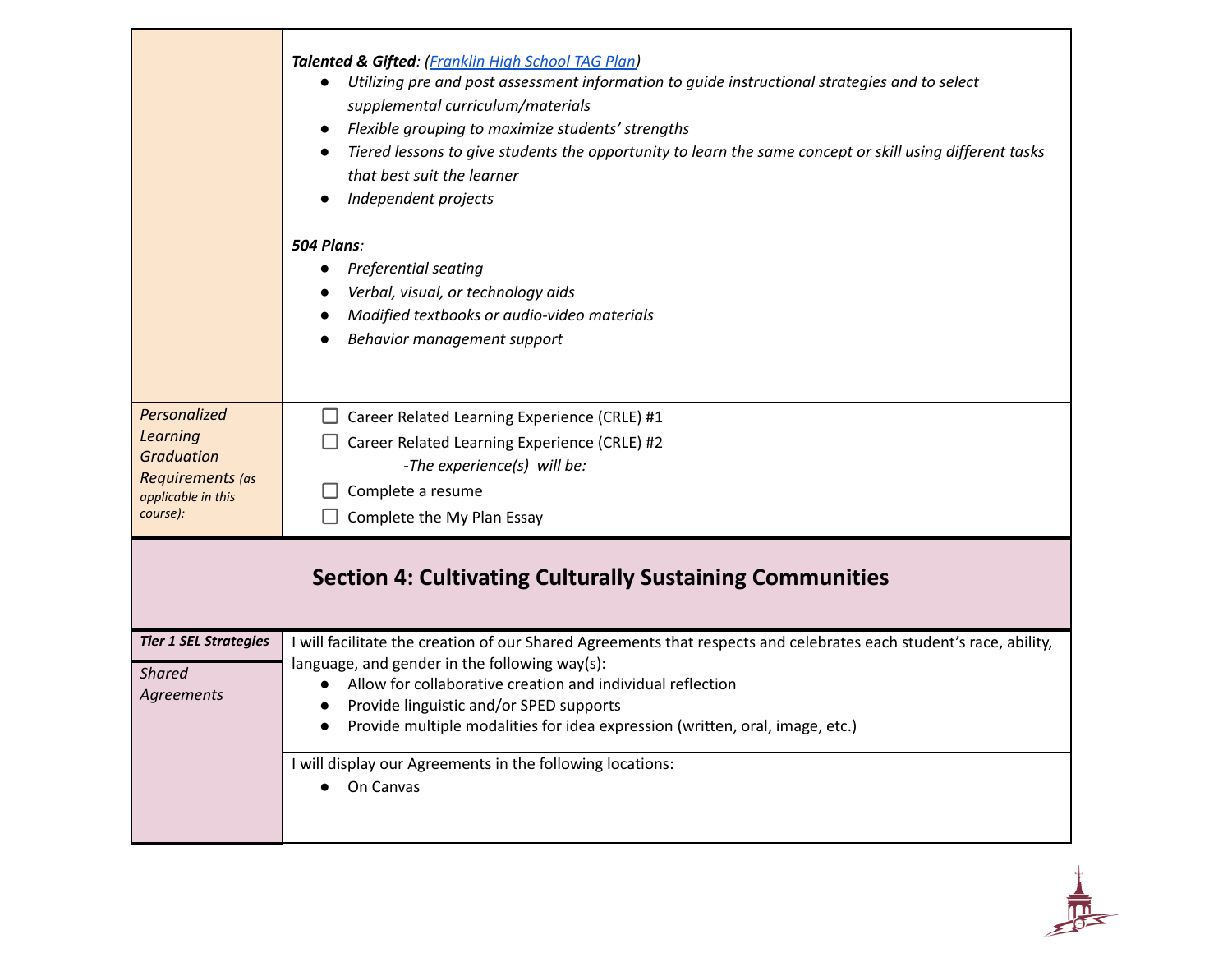|                       | My plan for ongoing feedback through year on their effectiveness is:                                           |
|-----------------------|----------------------------------------------------------------------------------------------------------------|
|                       | Individualized feedback (comments and/or one-on-one conversations)                                             |
|                       | Small group feedback                                                                                           |
|                       | Whole class feedback                                                                                           |
| Student's             | I will cultivate culturally sustaining relationships with students by:                                         |
| Perspective &         | Host regular community building opportunities                                                                  |
| <b>Needs</b>          | Embed social-emotional supports in lessons                                                                     |
|                       | Check in with students individually and as a whole class community                                             |
|                       | Be an active facilitator when it comes to solving conflicts that may arise                                     |
|                       | Families can communicate what they know of their student's needs with me in the following ways:                |
|                       | Please email me at allisonsmith@pps.net. I am happy to speak with you via email, on the phone, or in           |
|                       | person if you prefer.                                                                                          |
| Empowering            | I will celebrate student successes in the following ways:                                                      |
| <b>Students</b>       | Positive calls home<br>$\bullet$                                                                               |
|                       | Class "shout outs" (Recognition of student successes)                                                          |
|                       | In person<br>$\circ$                                                                                           |
|                       | Digital<br>$\circ$                                                                                             |
|                       | I will solicit student feedback on my pedagogy, policies and practices by:                                     |
|                       | Quarterly anonymous student surveys                                                                            |
|                       |                                                                                                                |
|                       | When class agreements aren't maintained (i.e. behavior) by a student I will approach it in the following ways: |
|                       | I will talk to the student privately                                                                           |
|                       | This may mean that I talk to the student after a "cool down" period. (later in the day or the<br>$\circ$       |
|                       | next class, for example)                                                                                       |
|                       | If class agreements aren't maintained by a group of students, I will make every effort to work with            |
|                       | those students to discuss concerns, understand their perspectives, and make adjustments.                       |
| Showcasing            | I will provided opportunities for students to choose to share and showcase their work by:                      |
| <b>Student Assets</b> | Sharing with the class                                                                                         |
|                       | Posting their work in the classroom                                                                            |
|                       | Publishing their work on our class Canvas page                                                                 |
|                       |                                                                                                                |
|                       |                                                                                                                |

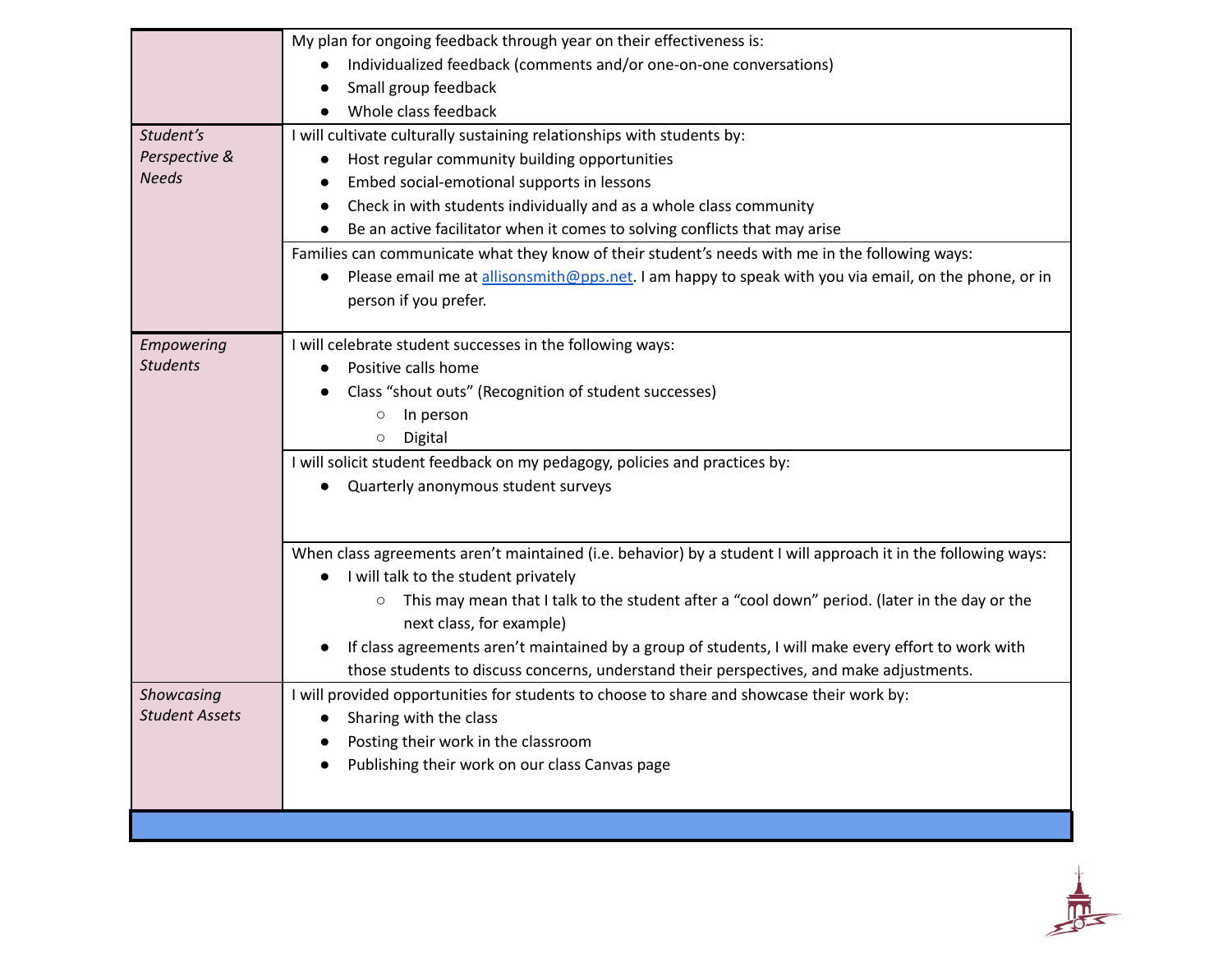| <b>Section 5: Classroom Specific Procedures</b>       |                                                                                                                                                                                                                                                                                                       |  |
|-------------------------------------------------------|-------------------------------------------------------------------------------------------------------------------------------------------------------------------------------------------------------------------------------------------------------------------------------------------------------|--|
| Safety issues and<br>requirements (if<br>applicable): | Students are not allowed to eat in classrooms (You may drink water.)<br>A seating chart will be used for contact tracing purposes. Students are required to follow the seating<br>chart.                                                                                                              |  |
| <b>Coming &amp; Going</b><br>from class               | I understand the importance of students taking care of their needs. Please use the following guidelines when<br>coming and going from class:                                                                                                                                                          |  |
|                                                       | • Ask to be excused to the restroom/drinking fountain etc.<br>You will be given a paper hallway pass<br>$\circ$                                                                                                                                                                                       |  |
| <b>Submitting Work</b>                                | One student out at a time<br>I will collect work from students in the following way:                                                                                                                                                                                                                  |  |
|                                                       | • Please submit all work in your assigned Google Folder<br>If a student misses a deadline, I will partner with the student in the following ways so they have the ability to<br>demonstrate their abilities:<br>Please attend Tutorial, and we can work together on missing assignments.<br>$\bullet$ |  |
| <b>Returning Your</b>                                 | My plan to return student work is the following:                                                                                                                                                                                                                                                      |  |
| Work                                                  | Timeline: 1 week<br>What to look for on your returned work: Please look for feedback in the form of written or oral comments.<br>Revision Opportunities: Students may redo any assignments as long as it is within the current grading period.                                                        |  |
| <b>Formatting Work</b><br>(if applicable)             | Directions on how to format submitted work (ex. formal papers, lab reports, etc) can be found here:<br>There aren't specific formatting instructions that will apply to all assignments<br>$\bullet$<br>Formatting instructions will be provided for each assignment as needed                        |  |
| <b>Attendance</b>                                     | If a student is absent, I can help them get caught up by:<br>Please attend Tutorial so that I can help you get caught up by outlining any missing assignments and<br>helping you get started on missing work.                                                                                         |  |
| <b>Section 6: Course Resources &amp; Materials</b>    |                                                                                                                                                                                                                                                                                                       |  |
| <b>Materials Provided</b>                             | I will provide the following materials to students:<br>All material will be provided to students on Canvas or Google Drive (Folder). This will include:<br>Lessons<br>$\circ$<br>Handouts<br>O<br>Resources<br>O<br>Assignments<br>O                                                                  |  |

 $\frac{1}{\sqrt{2}}$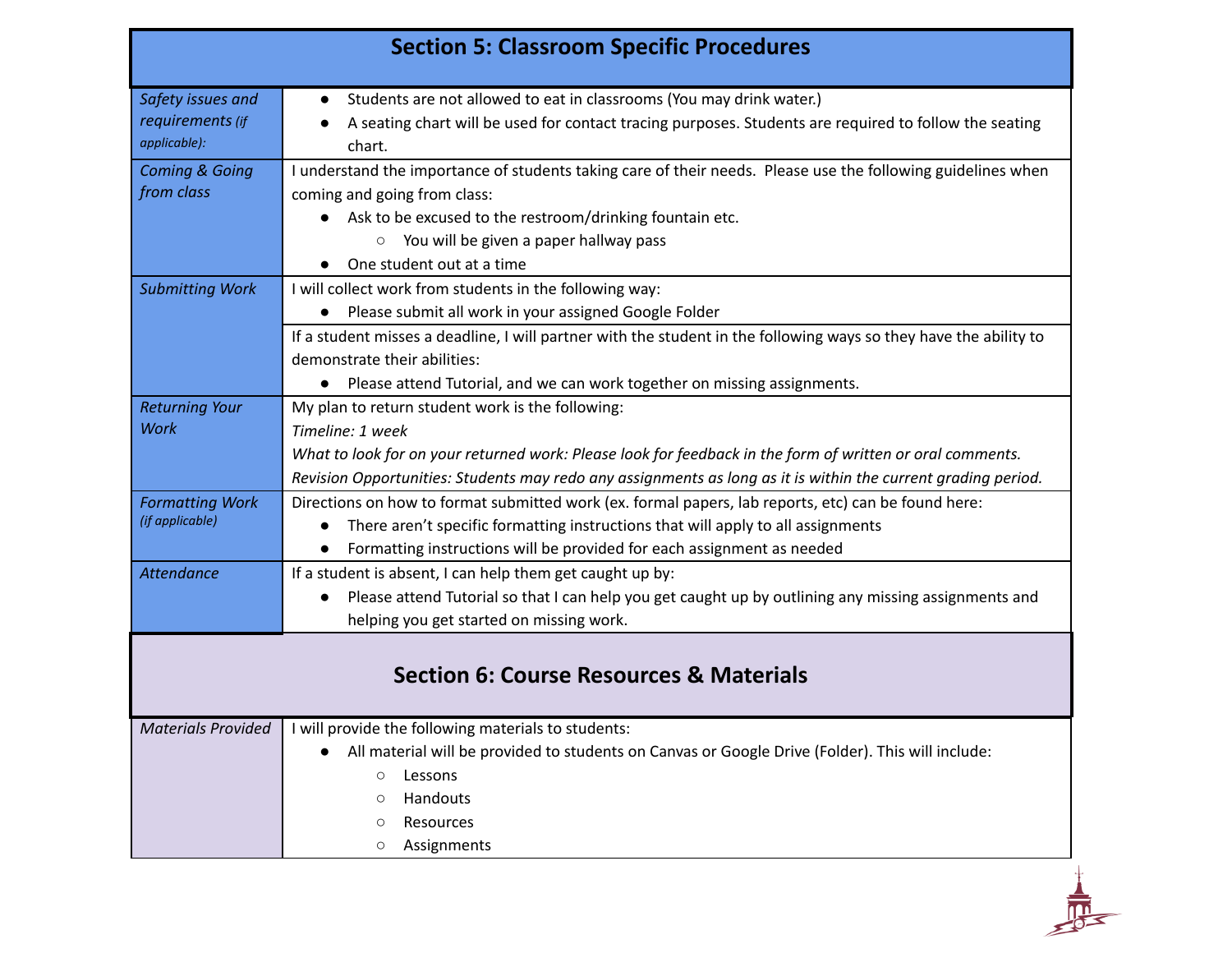|                                                       | <b>Graphic Organizers</b><br>$\circ$                                                                             |  |
|-------------------------------------------------------|------------------------------------------------------------------------------------------------------------------|--|
| <b>Materials Needed</b>                               | Please have the following materials for this course:                                                             |  |
|                                                       | PPS-provided computer (Chromebook)<br>$\bullet$                                                                  |  |
|                                                       | Paper                                                                                                            |  |
|                                                       | Pen/Pencil                                                                                                       |  |
|                                                       |                                                                                                                  |  |
|                                                       | Franklin can help with any materials you may need as well. Please reach out to me privately and I will help you  |  |
|                                                       | get what you need.                                                                                               |  |
| <b>Course Resources</b>                               | Here is a link to resources that are helpful to students during this course:                                     |  |
|                                                       | <b>CommonLit</b>                                                                                                 |  |
|                                                       | Nearpod                                                                                                          |  |
| Empowering                                            | The following are resources available for families to assist and support students through the course:            |  |
| <b>Families</b>                                       | <b>FHS Resource Center</b>                                                                                       |  |
|                                                       |                                                                                                                  |  |
|                                                       | <b>Section 7: Assessment of Progress and Achievement</b>                                                         |  |
|                                                       |                                                                                                                  |  |
| Formative                                             | As students move through the learning journey during specific units/topics, I will assess & communicate their    |  |
| <b>Assessments</b>                                    | progress in the following ways:                                                                                  |  |
|                                                       | Individual feedback<br>$\bullet$                                                                                 |  |
|                                                       | Comments (Written or oral recording)<br>$\circ$                                                                  |  |
|                                                       | One-on-one conversations<br>$\circ$                                                                              |  |
| <b>Summative</b>                                      | As we complete specific units/topics I will provide the following types of opportunities for students to provide |  |
| <b>Assessments</b>                                    | evidence of their learned abilities:                                                                             |  |
|                                                       | Frequent check-ins (As needed/requested)                                                                         |  |
|                                                       | Summative assessments (will vary for each student)                                                               |  |
|                                                       |                                                                                                                  |  |
| <b>Student Role in</b>                                | Students and I will partner to determine how they can demonstrate their abilities in the following ways:         |  |
| Assessment                                            | All summative assessments require that students submit a self-graded rubric. It is important that<br>$\bullet$   |  |
|                                                       | students understand how they are graded, what they are being asked to do, and that they have the                 |  |
|                                                       | opportunity to honestly reflect on each target standard assessed.                                                |  |
|                                                       |                                                                                                                  |  |
| <b>Section 8: Grades</b>                              |                                                                                                                  |  |
|                                                       |                                                                                                                  |  |
| <b>Progress Report Cards &amp; Final Report Cards</b> |                                                                                                                  |  |